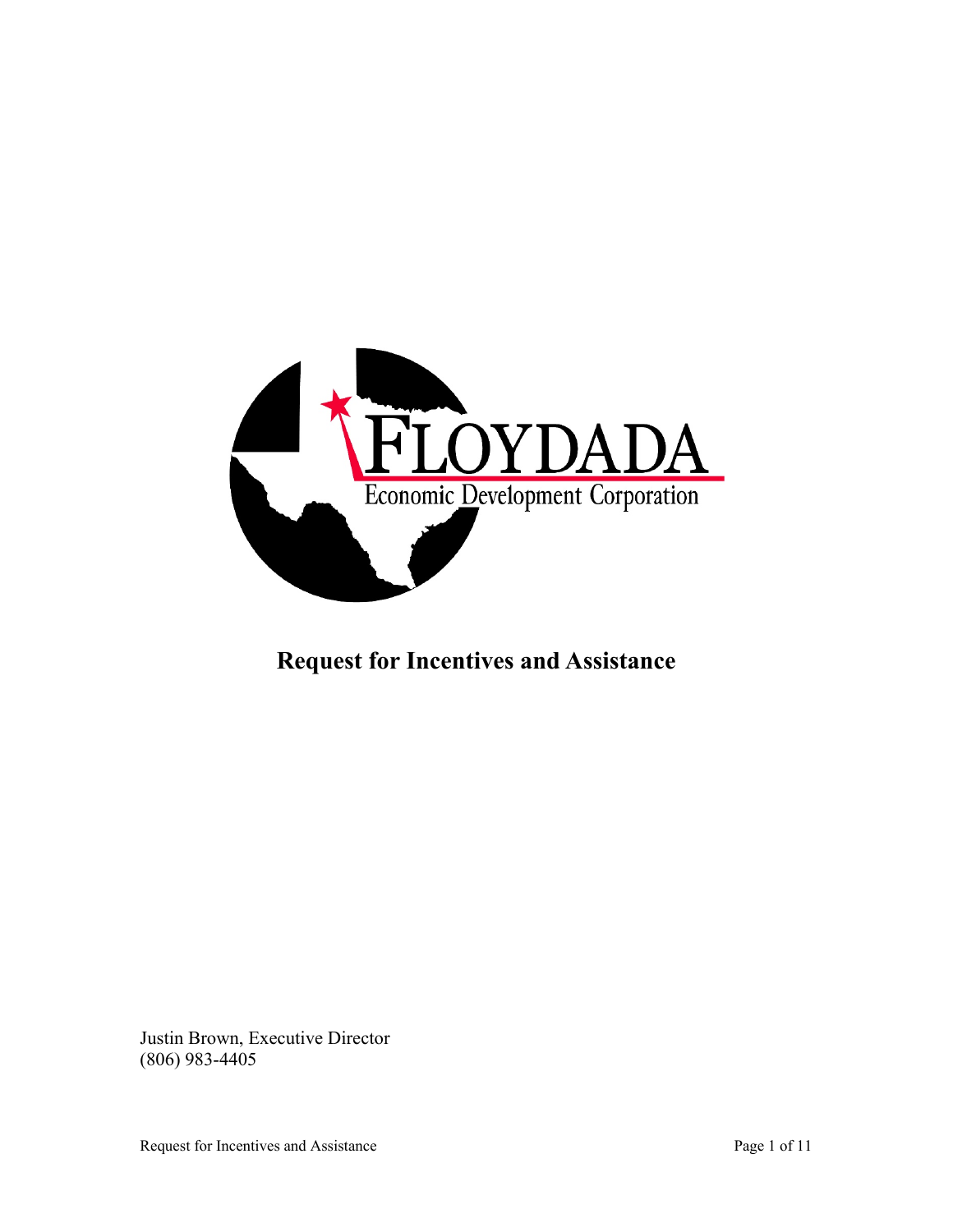The Floydada Economic Development Corporation (EDC) was incorporated in the State of Texas as a Type B non-profit in the year 2000 in accordance with the IRS Code 1986. Its establishment was designed to **create primary jobs for the City of Floydada and the surrounding area**. The Corporation is governed by a seven-member Board of Directors that are appointed by the City Council of Floydada.

As a Type B Corporation in the State of Texas, the Floydada EDC can legally participate in a number of development efforts. Its mission is to develop promising economic opportunities using innovation, local resources, and a positive spirit that will promote the quality of life and guarantee the vibrancy of our area. In the 1991 Legislative Session, the State Legislature authorized a new type of sales tax, a Type B sales tax. This legislation authorized a one-half cent sales tax to be used by certain cities to promote a wide range of civic and commercial projects.

The Type B tax can be used to fund the provision of land, buildings, equipment, facilities, expenditures, targeted infrastructure and improvements that are for the creation or retention of primary jobs for projects such as manufacturing and industrial facilities, research and development facilities, military facilities, including closed or realigned military bases, transportation facilities, sewage or solid waste disposal facilities, recycling facilities, air or water pollution control facilities, distribution centers, small warehouse facilities, primary job training facilities for use by institutions of higher education, regional or national corporate headquarters facilities, eligible job training classes, certain career centers and certain infrastructural improvements that promote or develop new or expanded business enterprises.

The Floydada Economic Development Corporation accepts requests for incentives and assistance for those ventures that meet established guidelines as approved by the State of Texas. The Floydada EDC accepts request for incentives and assistance regardless of race, color, age, religion, disability, sex, or national origin. Please complete the following information if you would like to make a formal request for incentives and assistance.

Applicants interested in requesting tax abatement from the City of Floydada, Floyd County or other taxing entities must make a formal written request to each entity. The Floydada EDC cannot grant tax abatement requests. Please note that under Chapter 312, Tax Code for the State of Texas, to be eligible for county property tax abatement, the property must be located within a designated Reinvestment Zone and a tax abatement agreement must be executed between the owner and the county, before the improvements are constructed.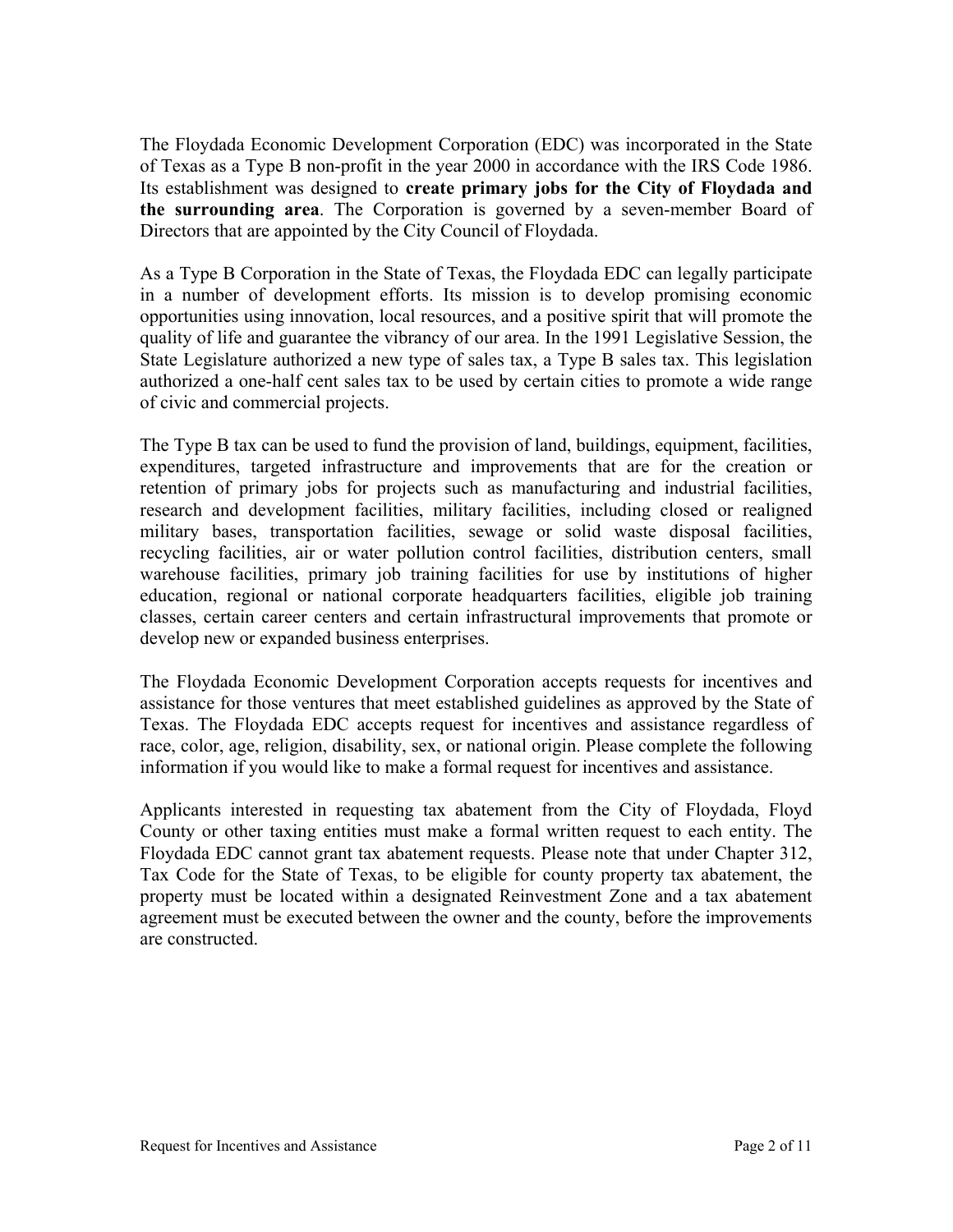### **Applicant and Contact Information**

Enter the name of the business benefiting from this request and the authorized responsible contact person. Please write in print using an ink pen.

| Legal Name of Business                    |                          |  |
|-------------------------------------------|--------------------------|--|
| <b>Mailing Address</b>                    | City, State and Zip code |  |
| Physical Address                          | City, State and Zip code |  |
| Phone (Include area code)                 | Fax (Include area code)  |  |
| Web Address                               |                          |  |
| Tax Identification # or Social Security # |                          |  |
|                                           |                          |  |
| <b>Contact Person</b>                     |                          |  |
| Position or Relationship to Entity        |                          |  |
| <b>Mailing Address</b>                    | City, State and Zip code |  |
| Physical Address                          | City, State and Zip code |  |
| Phone (Include area code)                 | Fax (Include area code)  |  |
| Mobile (Include area code)                |                          |  |
| <b>Email Address</b>                      |                          |  |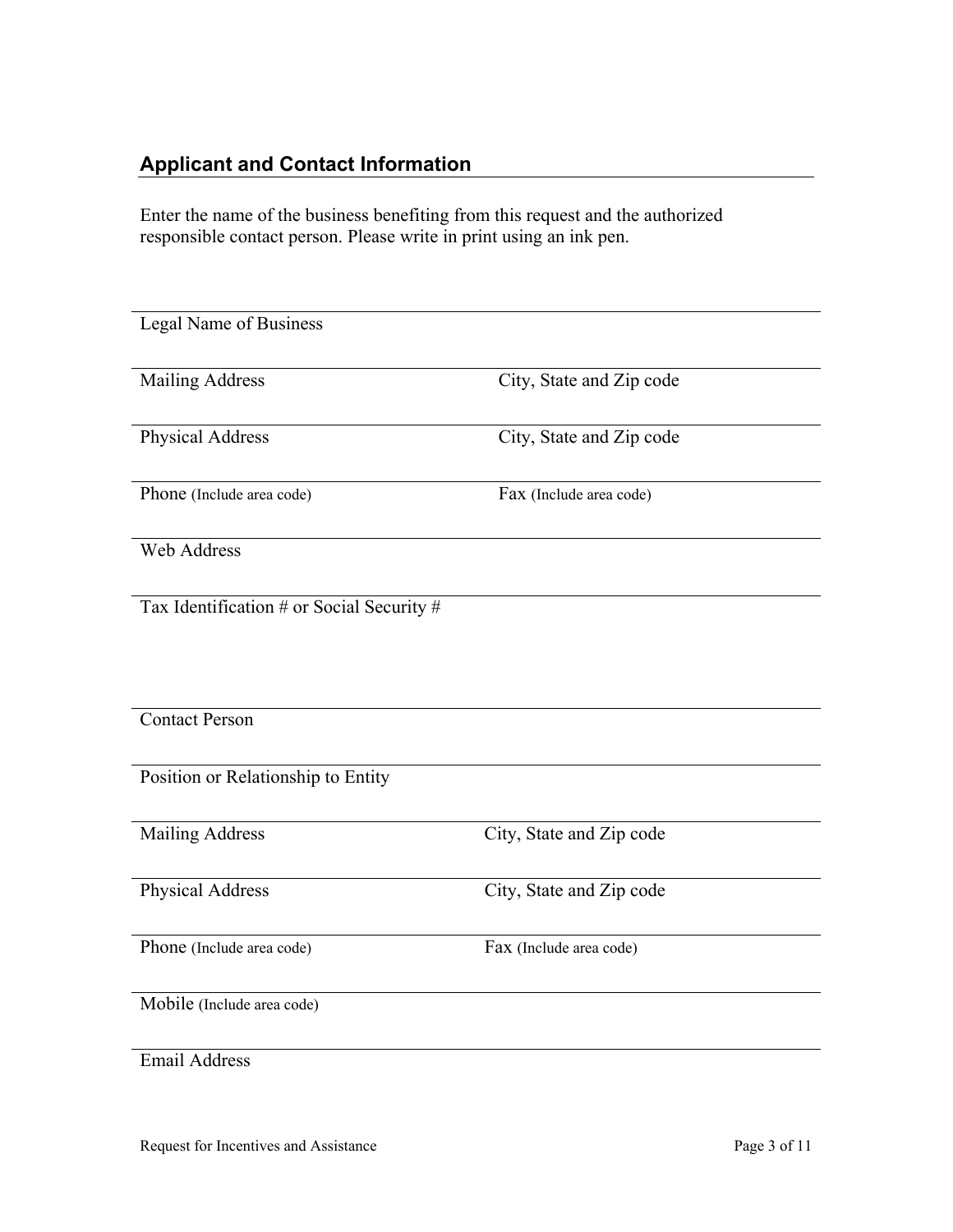#### **Business Venture or Project Information**

Briefly describe your business venture or project for which you are requesting assistance.

Classify your business or project by checking ONE of the following.

- $\Box$  Manufacturing and industrial facility
- $\square$  Business retail or service
- $\square$  Research and development facility
- $\Box$  Military facility (including redevelopment of closed units)
- $\square$  Transportation facility
- $\square$  Sewage or solid waste disposal facility
- $\Box$  Recycling facility
- $\Box$  Air or water pollution control facility
- $\square$  Distribution center
- $\square$  Small warehouse facility
- $\Box$  Primary job training facilities for use by institutions of higher education
- $\Box$  Regional or national corporate headquarters
- $\Box$  Job training classes

Other, please describe: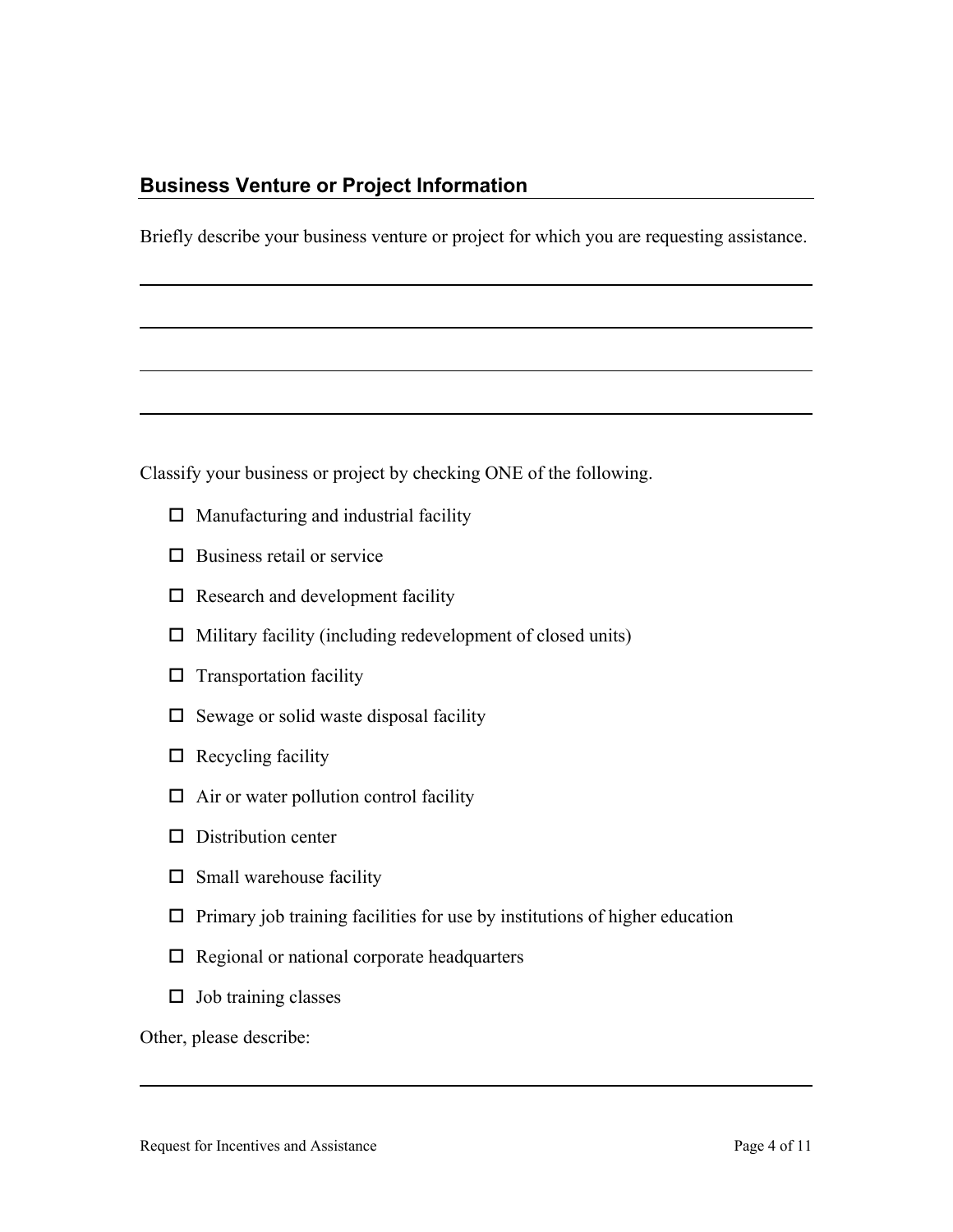Indicate the business history (check one):

| New Business                     | <b>Existing Business</b>        |
|----------------------------------|---------------------------------|
| Expanding Business               | Relocating from a city in Texas |
| Project (Not a business venture) | Relocating from another state   |

Will your business venture or project be located within the limits of the City of Floydada?

If No, please describe why:

Describe the current or preferred location of your business venture or project. Include the following property address, legal description and square footage.

Specify the type of occupancy for current or preferred location.

| l Own | or | l Lease |
|-------|----|---------|
|-------|----|---------|

If lease, please give the beginning and ending dates of the lease agreement.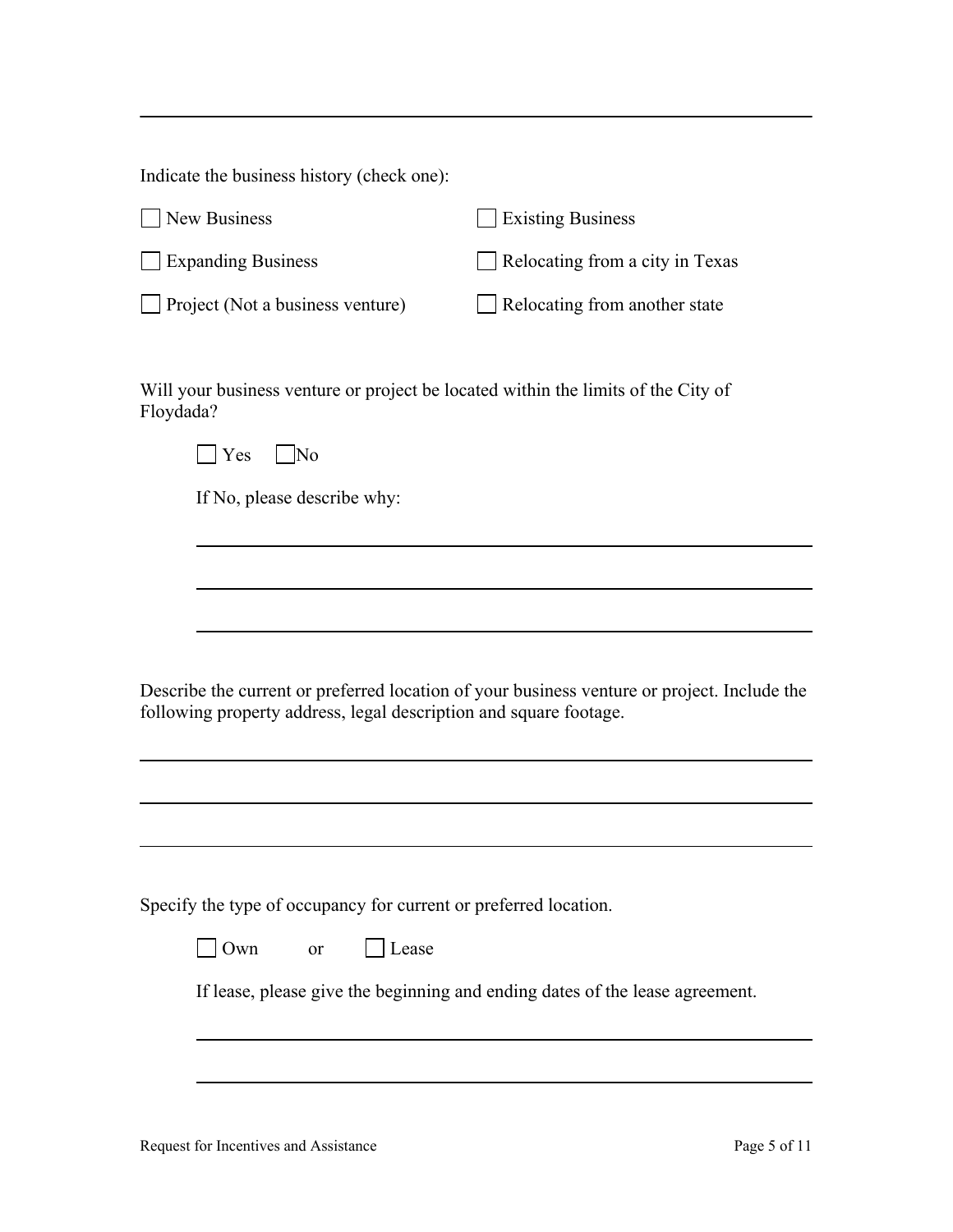Will construction be required for this venture or project?

| No<br>Yes                                                                                                                                     |
|-----------------------------------------------------------------------------------------------------------------------------------------------|
| If yes, please indicate the total estimated construction cost:                                                                                |
| If yes, please describe any new structures that are planned as part of the venture or<br>project and their estimated cost for each structure. |
|                                                                                                                                               |
| Will any zoning changes be necessary to accommodate your venture or project?                                                                  |
| <b>Yes</b><br>$\overline{\phantom{a}}$ No                                                                                                     |
| If yes, please indicate the needed change:                                                                                                    |
|                                                                                                                                               |
|                                                                                                                                               |
|                                                                                                                                               |
|                                                                                                                                               |
|                                                                                                                                               |
| <b>Economic and Community Impact</b>                                                                                                          |

Please complete the following tables to indicate the economic impact of your business venture or project.

Current Impact Table (Existing business operating in Floydada, Floyd County Only)

| Job Type   | # of Employees | Pay/Salary Range |
|------------|----------------|------------------|
| Hourly     |                |                  |
| Management |                |                  |
| Executive  |                |                  |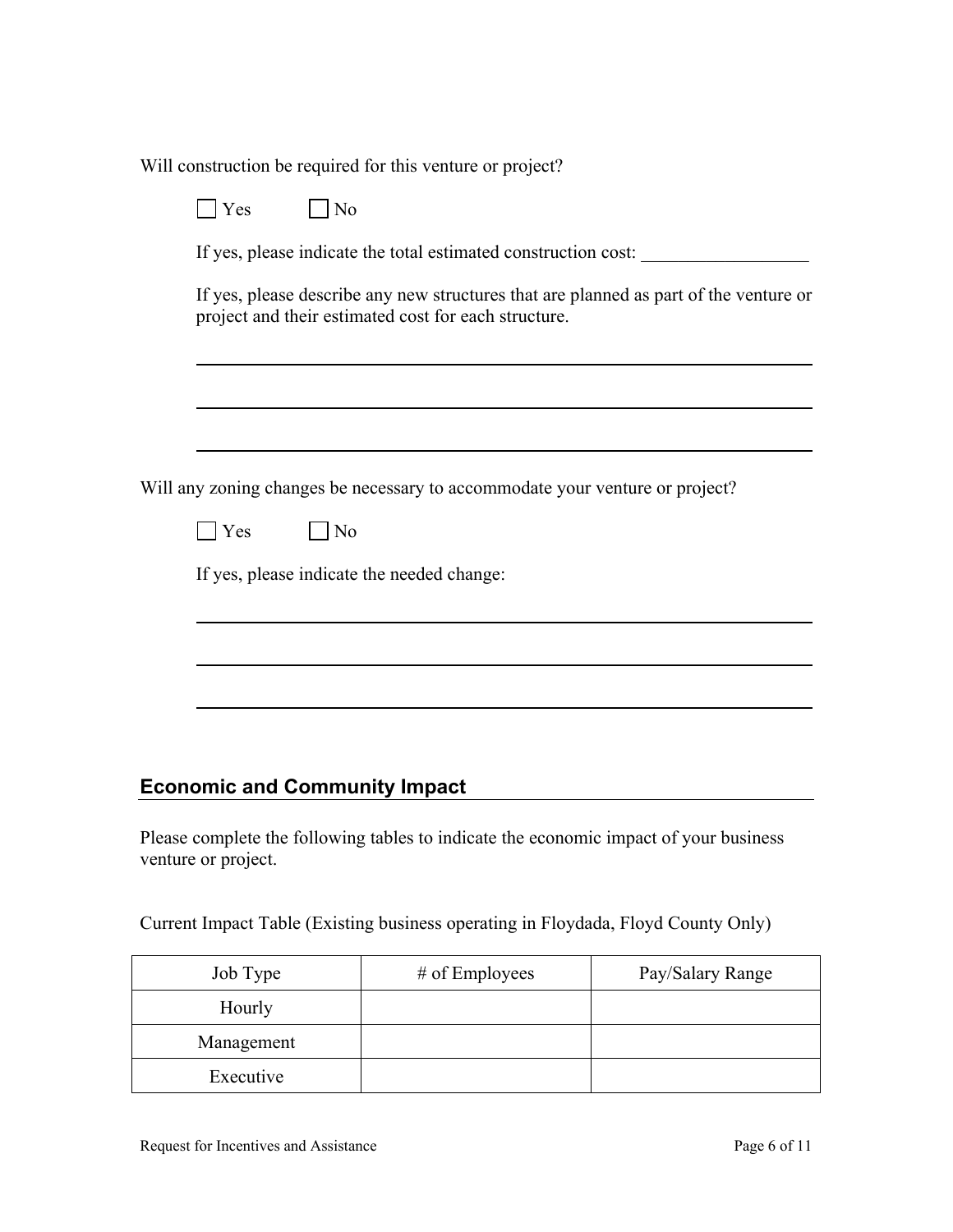|--|--|--|

Future Impact Table (Future planned ventures or projects)

#### # of New Employees

| Job Type     | Year 1 | Year 2 | Year 3 | Pay/Salary Range |
|--------------|--------|--------|--------|------------------|
| Hourly       |        |        |        |                  |
| Management   |        |        |        |                  |
| Executive    |        |        |        |                  |
| <b>TOTAL</b> |        |        |        |                  |

If applicable, what is or will be the estimated value of sales that will be subject to sales tax collection by the City of Floydada per year:

What effect, if any, would your business venture or project have on the existing housing market? Please indicate the impact by estimating the number of home purchases, rentals, and new construction that may be anticipated.

Please indicate any other contributions that you foresee your business venture or project will contribute to the economy of the City of Floydada not already stated.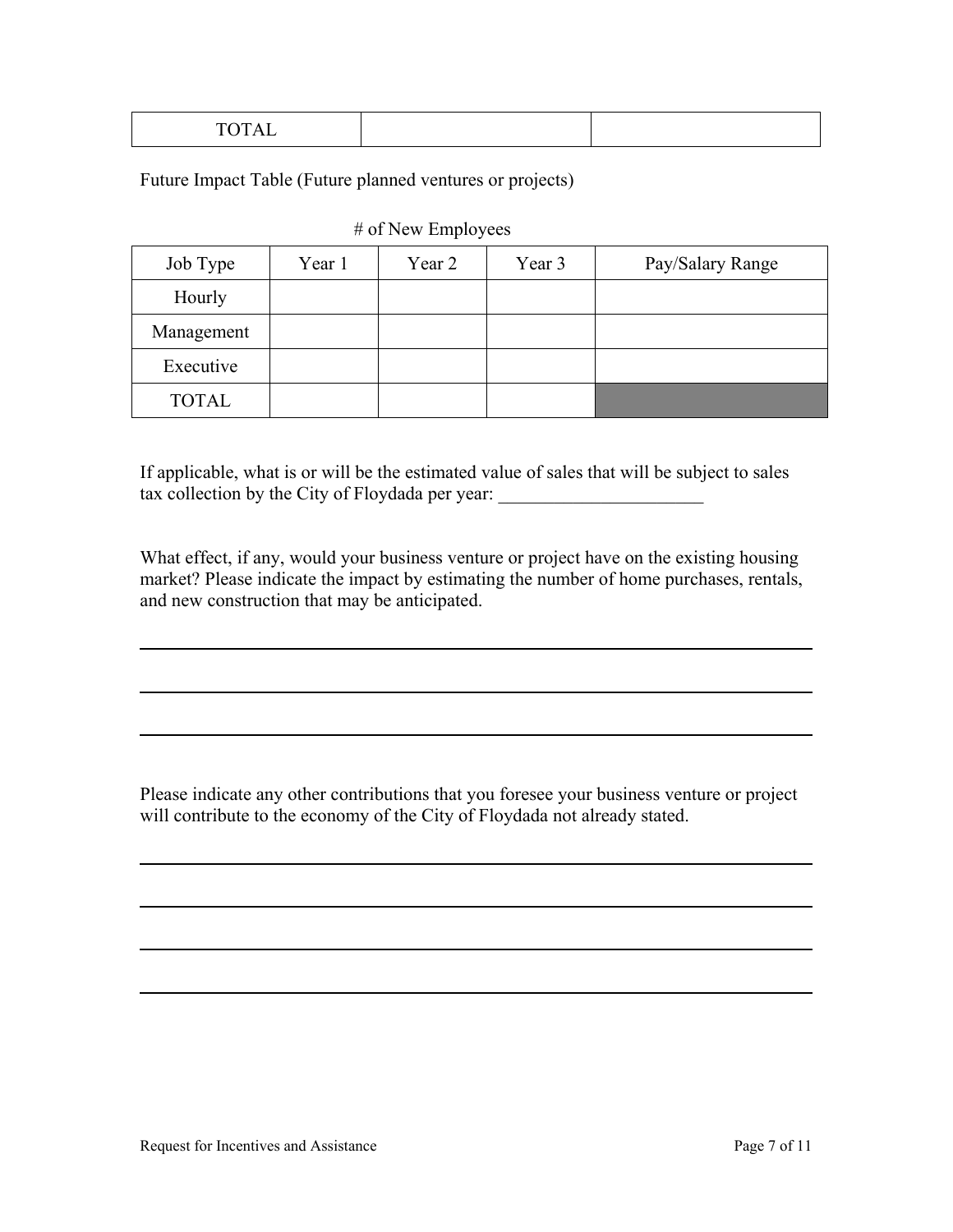#### **Incentives and Assistance**

Please mark all incentives and assistance you would like to request and explain each.

 $\Box$  Job Creation Incentives – Cash incentives are available for those ventures that create or retain primary jobs. A primary job is defined as a job for which a majority of the products or services of that company are ultimately exported to regional, statewide, national or international markets infusing new dollars into the local economy. Describe jobs created:

 $\Box$  Infrastructure Assistance – Available for projects necessary to promote or develop new or expanded enterprises, limited to streets and roads, rail spurs, water and sewer utilities, electric utilities, gas utilities, drainage, site improvements, telecommunications and internet improvements. State infrastructure needs:

 $\Box$  Capital Improvements – The EDC may provide assistance in purchasing land, buildings, equipment, facilities, expenditures, targeted infrastructure, and general improvements found by the Board of Directors to promote new or expanded business development.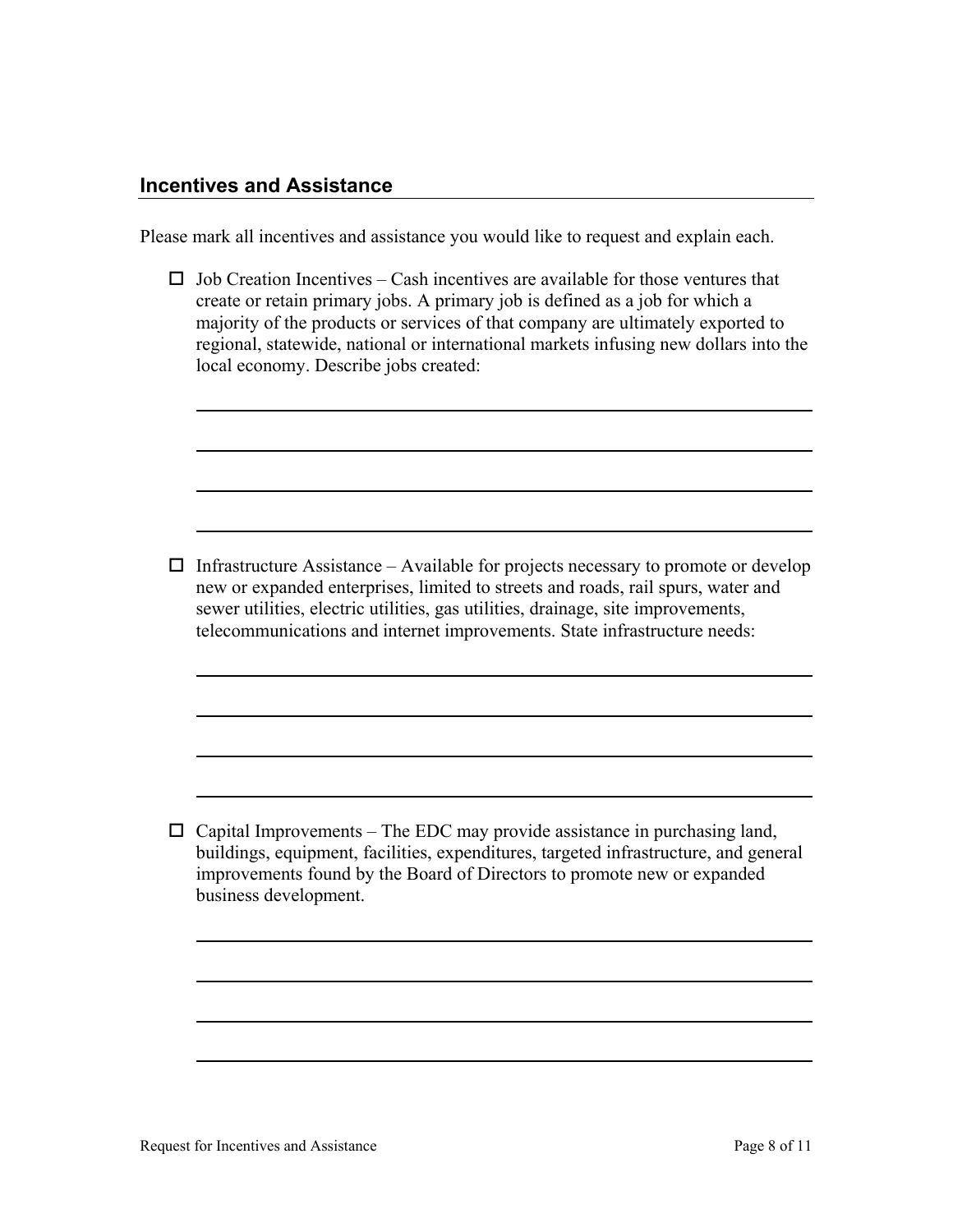$\Box$  Operational Assistance – Operational assistance is available for those ventures that are having difficulty operating or cannot operate within the City of Floydada and its trade area. State operational needs:

 $\Box$  Real Estate Assistance – Real estate assistance is available by means of helping you locate potential sites, working with property owner(s) and local governing bodies as needed. State real estate needs:

 $\Box$  Employment Training Assistance – Employment training that requires a skilled or specially trained workforce can be provided in the form of matching or block grant funding through the Skills Development Fund and/or Self-Sufficiency Fund. State the type of training needed:

 $\Box$  Grant Writing Assistance – For those ventures that are pursuing projects that can be funded by grants may request assistance in the completion of the grant documentation and submission. State the grant needed: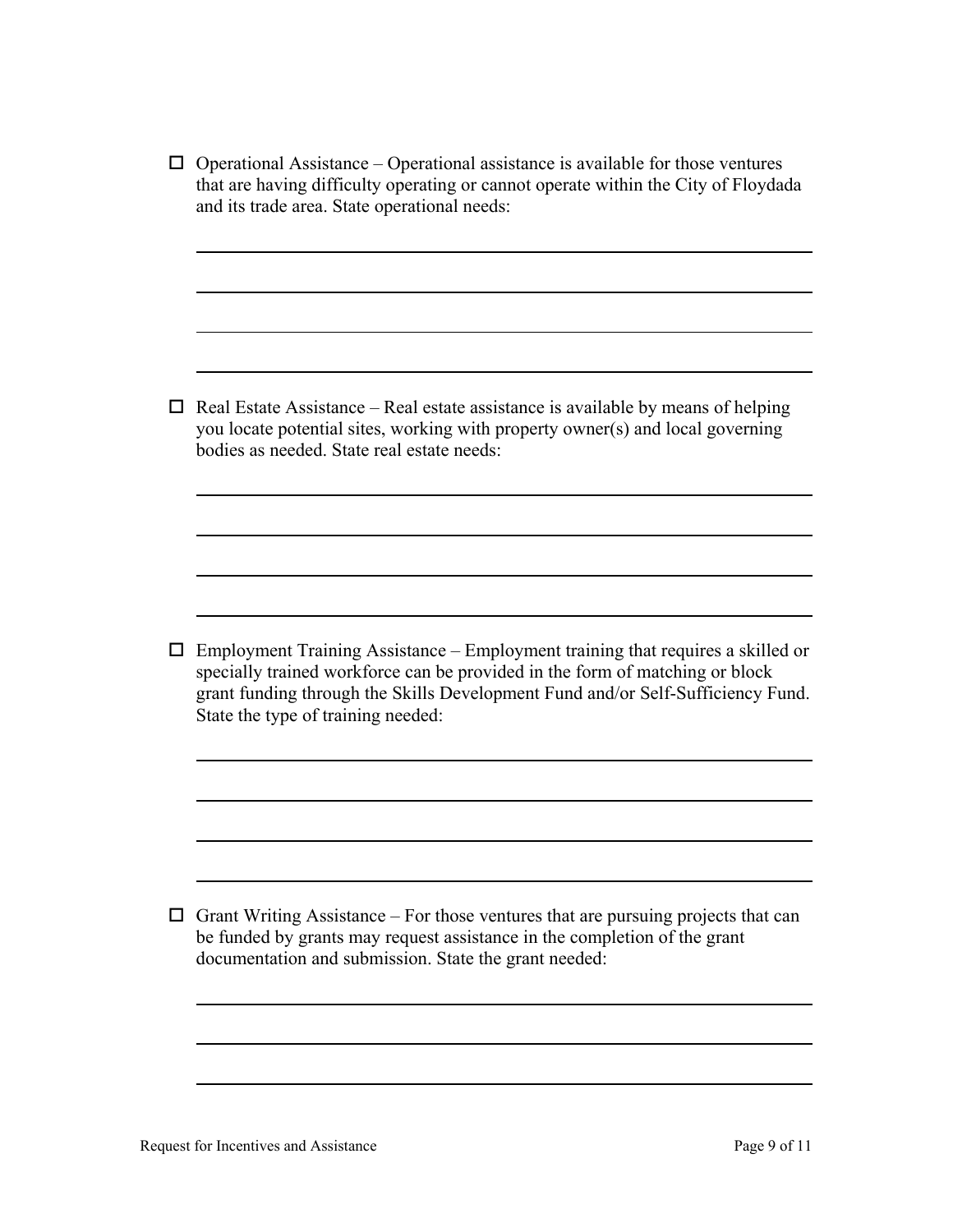$\Box$  Marketing – Marketing funds are available to promote your business through local media and/or the Texas Department of Agriculture than can help promote your Texas product. State the specifics of your product:

#### Total expense of project (if any):

# **Amount of funds requested:**<br>NOTE: If funds are to be used for Infrastructure,

Capital Improvements, Operational, or Marketing Assistance, the funds requested must be no more than 20% of the total expense of the project *and* does not exceed \$5000. Exceptions can be made at the discretion of the Board of Directors.

#### **READ CAREFULLY BEFORE SIGNING**

I hereby certify that the statements made and answers given by me to the foregoing and following questions are true and correct and there are no omissions of any kind whatsoever. I hereby release all elected directors from all liability claims and damages in connections to furnishing any information to the Floydada Economic Development Corp. I hereby request and authorize the Floydada Economic Development Corp. or other interested parties not necessarily named in the foregoing application to furnish any information regarding my application with any information they may have regarding me, including motor vehicle records, military records, financial status, criminal record, and general reputation, and I hereby release such companies or person(s) , the Floydada Economic Development Corp., its management and elected directors from all liability, claims and damages in connection with the furnishing of such information. I further acknowledge that my application may be denied, and any offer of incentives or assistance may be withdrawn without cause, at the option of the Floydada EDC or me. I agree that any evasion, untruthful statement, answer, or omission as well as any failure to perform as agreed shall be sufficient cause for the Board to deny my request and/or fully recover/cancel any incentives and assistance provided by the Floydada Economic Development Corporation. I further acknowledge that the foregoing completed application form does not in any way constitute a contract for the provision of incentives or assistance in